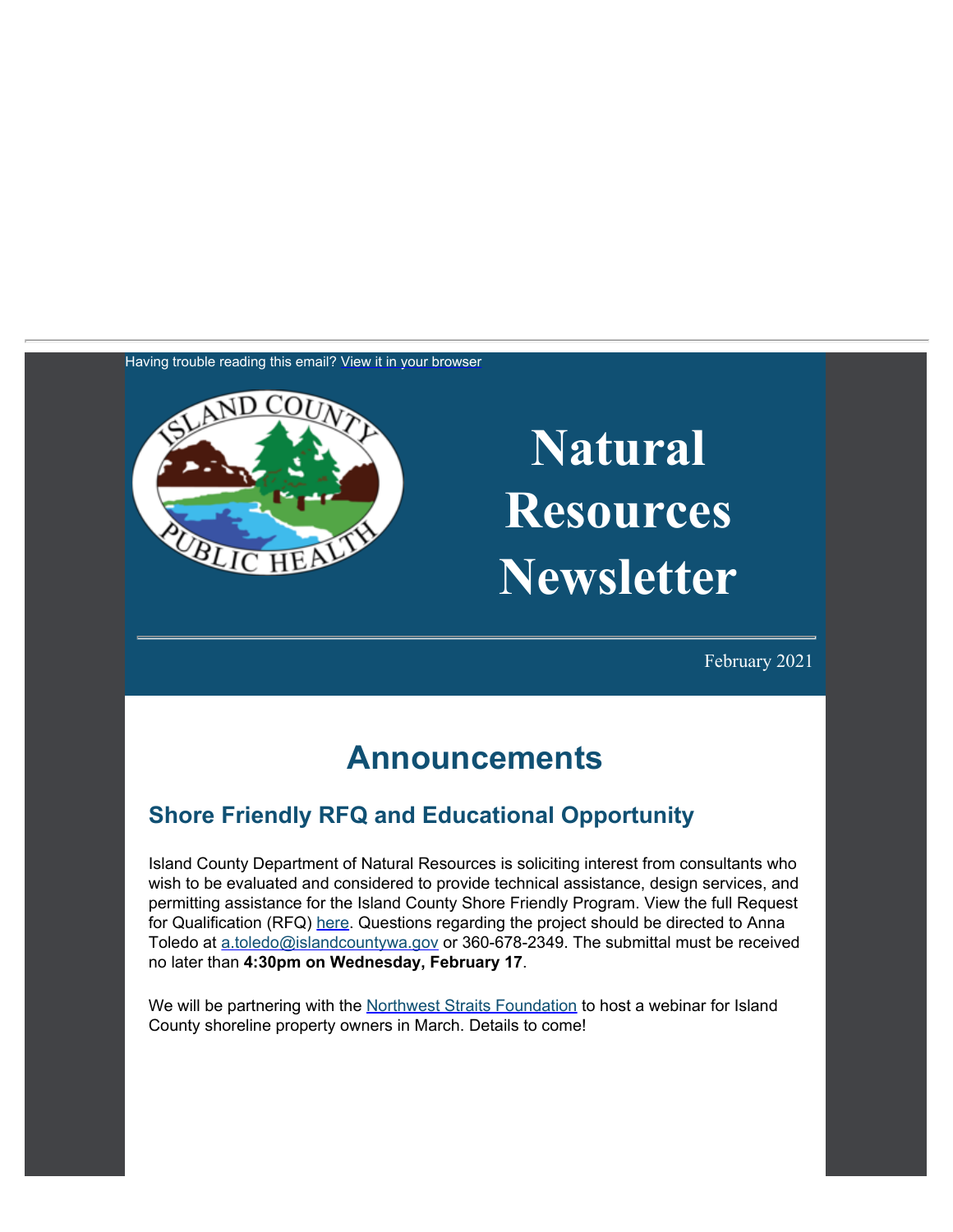

## **PROTECTING PUGET SOUND STARTS AT HOME**



#### **CRAFT 3 Regional Loan Program**

The CRAFT 3 Regional Loan Program, which Island County Public Health participates in, received a \$10 million award! These dollars can help local homeowners repair and replace on-site septic systems when they qualify for a low-cost loan. [This award will help build](https://www.craft3.org/About/News/News-Detail/2020/12/15/mackenzie-scott?utm_content=&utm_medium=email&utm_name=&utm_source=govdelivery&utm_term=) [resilient](https://www.craft3.org/About/News/News-Detail/2020/12/15/mackenzie-scott?utm_content=&utm_medium=email&utm_name=&utm_source=govdelivery&utm_term=) [communities.](https://www.craft3.org/About/News/News-Detail/2020/12/15/mackenzie-scott?utm_content=&utm_medium=email&utm_name=&utm_source=govdelivery&utm_term=) Learn all about the program, and how you might qualify, [here](https://www.craft3.org/?utm_content=&utm_medium=email&utm_name=&utm_source=govdelivery&utm_term=).

## **Programmatic Updates**

#### **[Island](https://www.islandcountywa.gov/Health/DNR/ILIO/Pages/Home.aspx?utm_content=&utm_medium=email&utm_name=&utm_source=govdelivery&utm_term=) [Local Integrating Organization \(ILIO\)](https://www.islandcountywa.gov/Health/DNR/ILIO/Pages/Home.aspx?utm_content=&utm_medium=email&utm_name=&utm_source=govdelivery&utm_term=)**

The next ILIO Technical Committee meeting will be held Tuesday, March 9 from 1-3pm via Zoom.

The ILIO Executive Committee will be meeting on Wednesday, February 24 from 10 11am. These meetings are open to the public. Join via this [link](https://us02web.zoom.us/j/8916288784?pwd=TjJ5NGZ6M1p2SVlOakdyb0R0OTRmdz09&utm_content=&utm_medium=email&utm_name=&utm_source=govdelivery&utm_term=).

Be sure to check [ILIO's website](https://www.islandcountywa.gov/Health/DNR/ILIO/Pages/ILIO-Agendas--Minutes.aspx?utm_content=&utm_medium=email&utm_name=&utm_source=govdelivery&utm_term=) for upcoming meeting agendas and minutes.

#### **[Marine Resources Committee \(MRC\)](https://www.islandcountymrc.org/?utm_content=&utm_medium=email&utm_name=&utm_source=govdelivery&utm_term=)**

The next MRC meeting will be held Tuesday, March 2 from 3-5pm via Zoom.

The MRC and [Sound](https://soundwaterstewards.org/web/?utm_content=&utm_medium=email&utm_name=&utm_source=govdelivery&utm_term=) [Water Stewards](https://soundwaterstewards.org/web/?utm_content=&utm_medium=email&utm_name=&utm_source=govdelivery&utm_term=) hosted a training on utilizing the [MyCoast](https://mycoast.org/wa?utm_content=&utm_medium=email&utm_name=&utm_source=govdelivery&utm_term=) [app](https://mycoast.org/wa?utm_content=&utm_medium=email&utm_name=&utm_source=govdelivery&utm_term=), a cell phone application to track and report beach change and nearshore hazards to enhance awareness among decision-makers and stakeholders. The recorded training will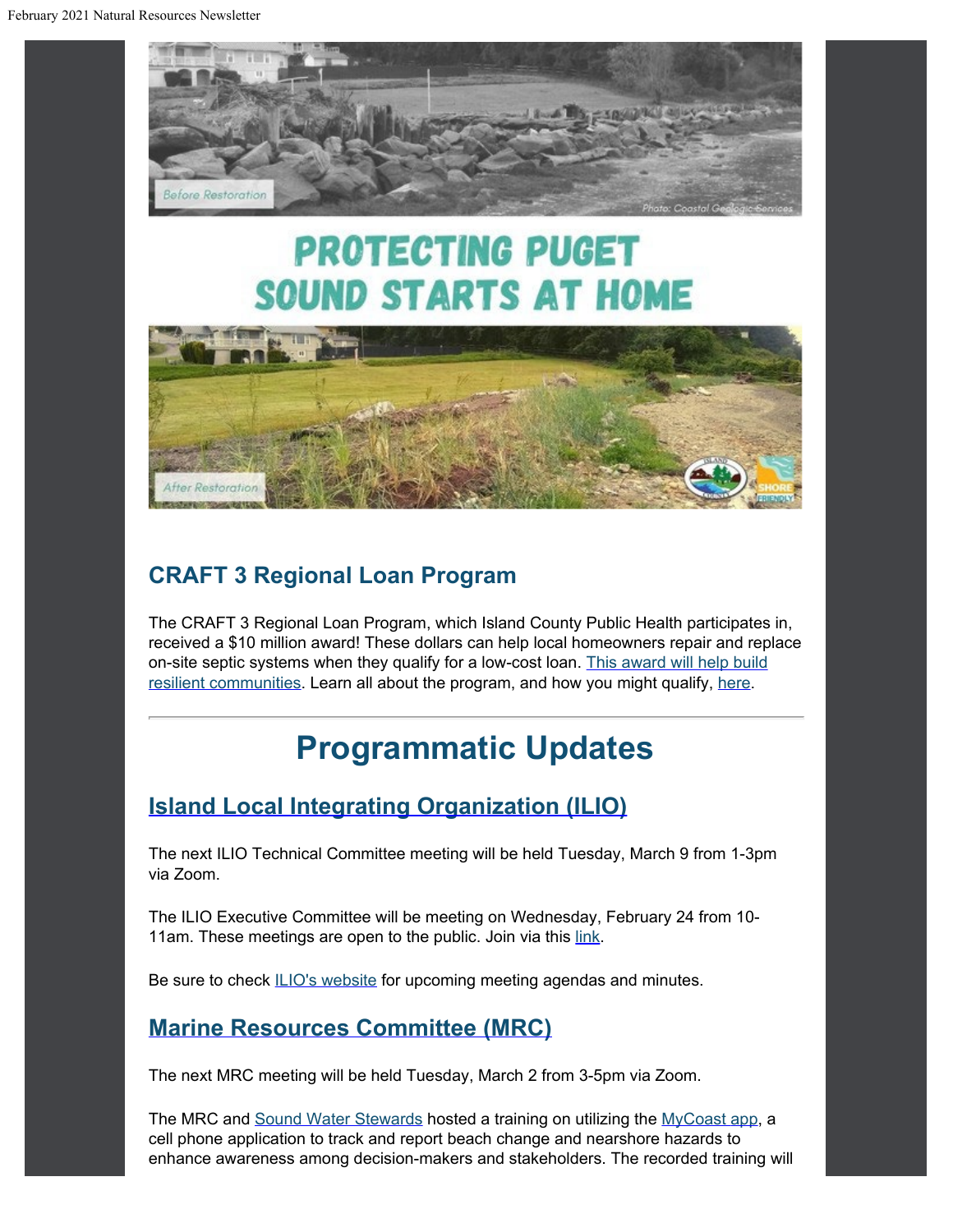be made available on the MRC website this month.

Be sure to check [MRC's website](https://www.islandcountymrc.org/meetings-events/?utm_content=&utm_medium=email&utm_name=&utm_source=govdelivery&utm_term=) for upcoming meetings, agendas, and minutes.

#### **[Salmon](https://www.islandcountywa.gov/Health/DNR/Salmon/Pages/Home.aspx?utm_content=&utm_medium=email&utm_name=&utm_source=govdelivery&utm_term=) [Recovery](https://www.islandcountywa.gov/Health/DNR/Salmon/Pages/Home.aspx?utm_content=&utm_medium=email&utm_name=&utm_source=govdelivery&utm_term=)**

The next Salmon Recovery Technical and Citizen Committee (SRTCC) meeting will be held Wednesday, February 17 from 3-5pm via Zoom.

There are 3 projects proposed for this year's grant round. The projects will be reviewed by the Salmon Recovery Funding Board's Technical Review Panel and SRTCC on Thursday, March 4. The Agenda is TBD. This is an open public meeting. More details are coming soon; please check back [here](https://www.islandcountywa.gov/Health/DNR/Salmon/Pages/SFRB-Grant-Funding.aspx?utm_content=&utm_medium=email&utm_name=&utm_source=govdelivery&utm_term=).

The 2020 [State of the Salmon](https://stateofsalmon.wa.gov/?utm_content=&utm_medium=email&utm_name=&utm_source=govdelivery&utm_term=) report is out! Read the Executive Summary [here](https://stateofsalmon.wa.gov/wp-content/uploads/2020/12/StateofSalmonExecSummary2020.pdf?utm_content=&utm_medium=email&utm_name=&utm_source=govdelivery&utm_term=).

Be sure to check out the **Salmon Recovery website** for upcoming meeting agendas and minutes.



*English Boom Area, Camano Island - stay tuned for exciting developments! Photo by Dawn Spilsbury Pucci.*

## **Resources and Interesting Reads**

#### **Local News**

A salmonellosis outbreak in Washington is killing many birds this winter, especially finches. [Washington Department of Fish and Wildlife](https://wdfw.wa.gov/news/help-protect-wild-birds-deadly-salmonellosis?utm_content=&utm_medium=email&utm_name=&utm_source=govdelivery&utm_term=) (WDFW) **is recommending the removal of all bird feeders and bird baths through February.** Visit [WDFW's](https://wdfw.medium.com/frequently-asked-questions-on-salmonellosis-in-wild-birds-cae47b1c13dd?utm_content=&utm_medium=email&utm_name=&utm_source=govdelivery&utm_term=)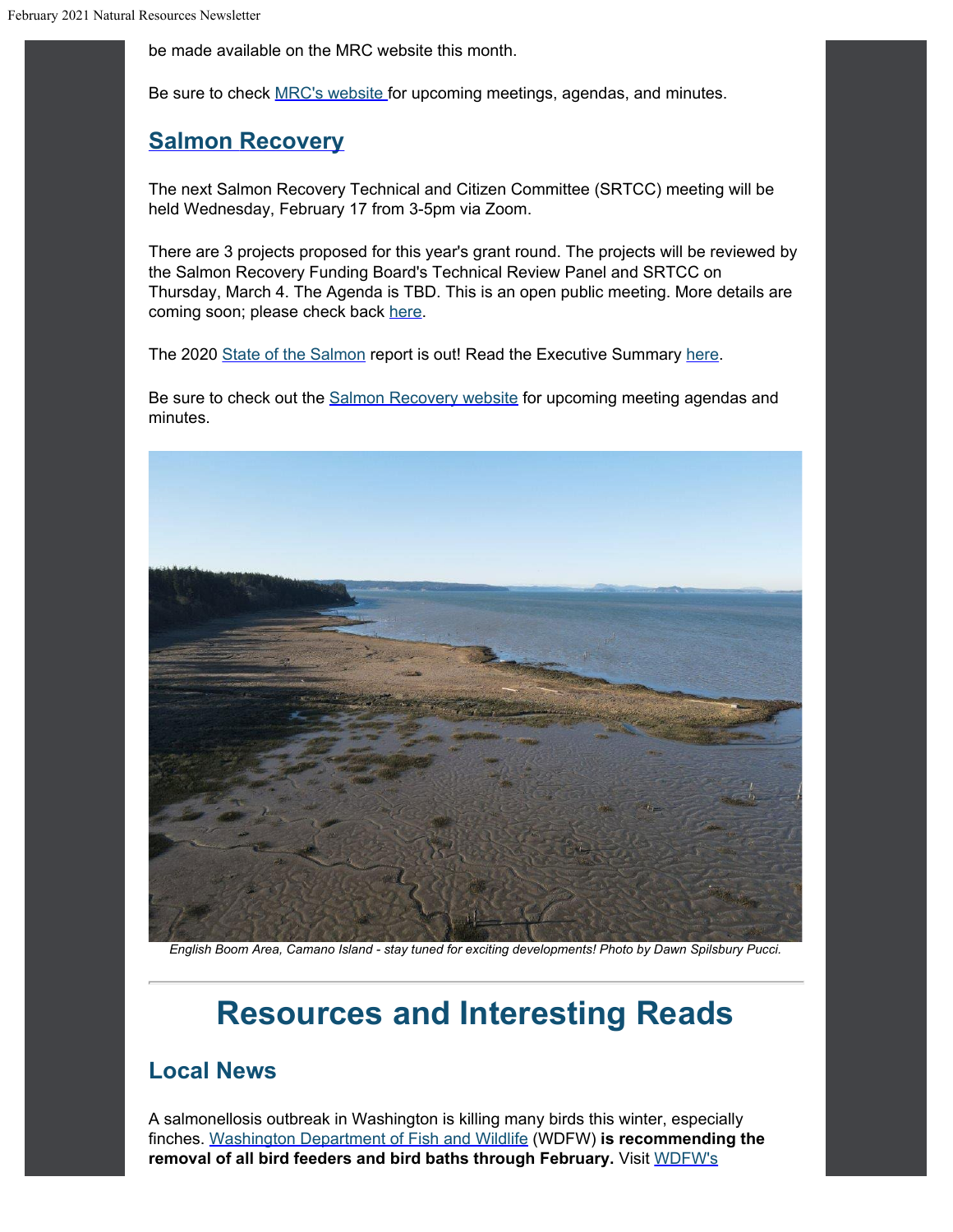[salmonellosis FAQ page](https://wdfw.medium.com/frequently-asked-questions-on-salmonellosis-in-wild-birds-cae47b1c13dd?utm_content=&utm_medium=email&utm_name=&utm_source=govdelivery&utm_term=) for more information.



*Pine Siskins, a species of finch. Please remove your feeders through February to protect them from salmonellosis. Photo by Judith Roan/Audubon Photography Awards (click photo for source page).*

#### **Funding Opportunities**

[Washington State Department of Ecology](https://ecology.wa.gov/About-us/How-we-operate/Grants-loans?utm_content=&utm_medium=email&utm_name=&utm_source=govdelivery&utm_term=#Apply) is requesting grant proposals for Spills Program Coastal Protection Fund Environmental Improvement Projects. Proposals are due by 5pm on Wednesday, February 24. Guidelines can be found [here](https://apps.ecology.wa.gov/publications/summarypages/2108005.html?utm_content=&utm_medium=email&utm_name=&utm_source=govdelivery&utm_term=).

The [National Oceanic and Atmospheric Administration](http://www.noaa.gov/?utm_content=&utm_medium=email&utm_name=&utm_source=govdelivery&utm_term=) (NOAA) is offering a [funding](https://www.federalregister.gov/documents/2021/01/12/2021-00385/notice-of-matching-fund-opportunity-for-hydrographic-surveys-and-request-for-partnership-proposals?utm_content=&utm_medium=email&utm_name=&utm_source=govdelivery&utm_term=) [opportunity](https://www.federalregister.gov/documents/2021/01/12/2021-00385/notice-of-matching-fund-opportunity-for-hydrographic-surveys-and-request-for-partnership-proposals?utm_content=&utm_medium=email&utm_name=&utm_source=govdelivery&utm_term=) to encourage non-Federal entities to partner with NOAA on jointly funded hydrographic surveying and mapping and related activities of mutual interest. Proposals are due by by Friday, February 26. Also, if an entity is unable to apply for this particular opportunity but has an interest in participating in similar, future opportunities, they are encouraged to submit a one-page statement of interest by Friday, February 26 to help gauge whether to offer this matching fund program in future years.

#### **Learn**

If you care about conservation and the environment, it's easy to become disheartened. If this is a struggle you can relate to, [please read this article!](https://www.hakaimagazine.com/features/an-antidote-for-environmental-despair/?utm_content=&utm_medium=email&utm_name=&utm_source=govdelivery&utm_term=) It argues that hope is ultimately better than despair for you AND the environment.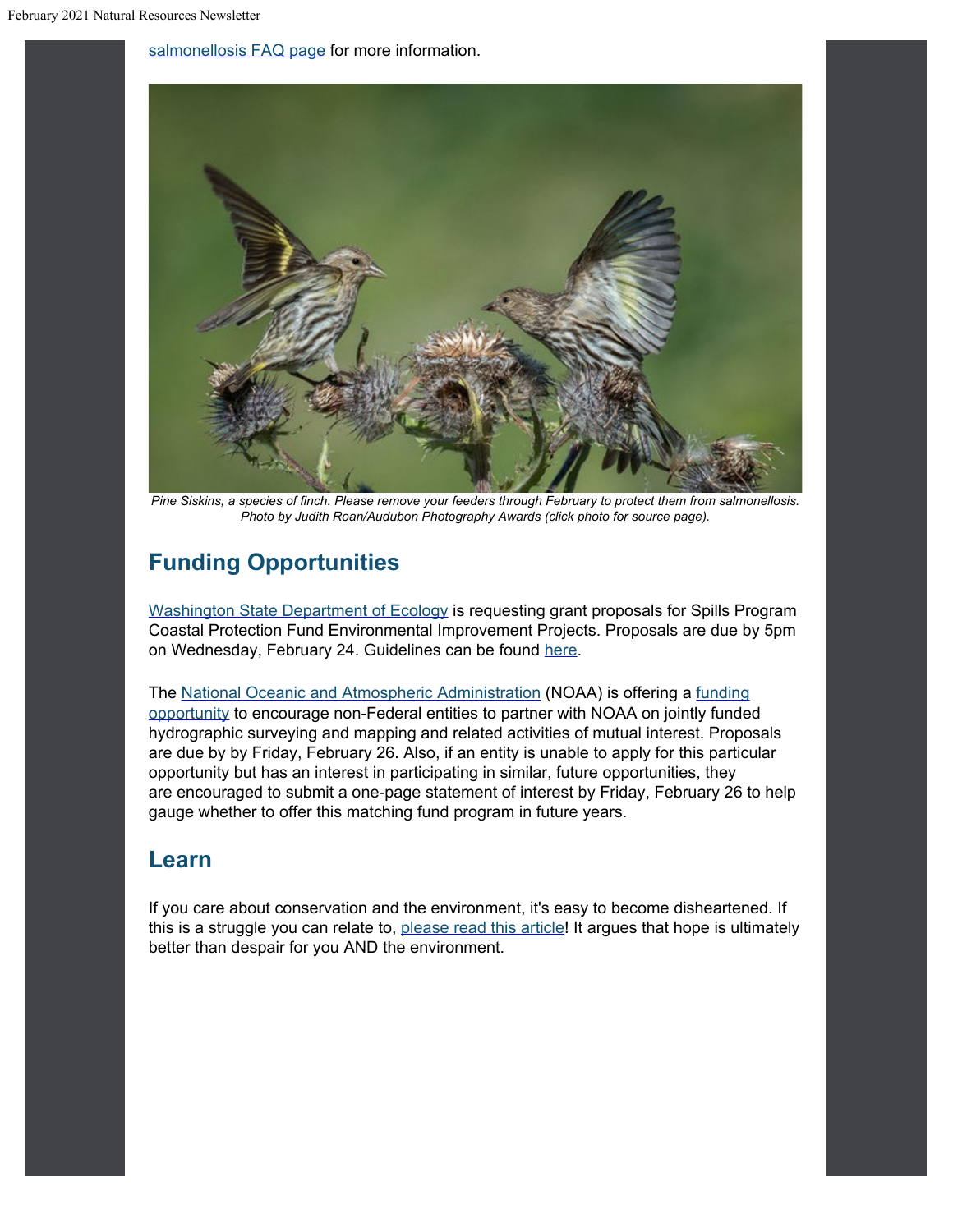

*West Beach, Whidbey Island. Photo by Ann Prusha.*

The [Washington State Department of Commerce](https://lnks.gd/l/eyJhbGciOiJIUzI1NiJ9.eyJidWxsZXRpbl9saW5rX2lkIjoxMjUsInVyaSI6ImJwMjpjbGljayIsImJ1bGxldGluX2lkIjoiMjAyMDEyMDguMzE3Njg0OTEiLCJ1cmwiOiJodHRwczovL2xua3MuZ2QvbC9leUpoYkdjaU9pSklVekkxTmlKOS5leUppZFd4c1pYUnBibDlzYVc1clgybGtJam94TXpVc0luVnlhU0k2SW1Kd01qcGpiR2xqYXlJc0ltSjFiR3hsZEdsdVgybGtJam9pTWpBeU1ERXhNRFl1TXpBd01qWTRPREVpTENKMWNtd2lPaUpvZEhSd2N6b3ZMM2QzZHk1amIyMXRaWEpqWlM1M1lTNW5iM1l2YzJWeWRtbHVaeTFqYjIxdGRXNXBkR2xsY3k5bmNtOTNkR2d0YldGdVlXZGxiV1Z1ZEM5bmNtOTNkR2d0YldGdVlXZGxiV1Z1ZEMxMGIzQnBZM012WTNKcGRHbGpZV3d0WVhKbFlYTXZQM1YwYlY5amIyNTBaVzUwUFNaMWRHMWZiV1ZrYVhWdFBXVnRZV2xzSm5WMGJWOXVZVzFsUFNaMWRHMWZjMjkxY21ObFBXZHZkbVJsYkdsMlpYSjVKblYwYlY5MFpYSnRQU0o5LkwxMERPZU11SFpZck1YMWZkZndUN1FJMUpSVkQ1cVZuRUV4ZDVQdWpwakUvcy8xMTE5MjY0Mzg3L2JyLzg4MTA4NjQ0MzE4LWw_dXRtX2NvbnRlbnQ9JnV0bV9tZWRpdW09ZW1haWwmdXRtX25hbWU9JnV0bV9zb3VyY2U9Z292ZGVsaXZlcnkmdXRtX3Rlcm09In0.4CoGHwzDy3dYhNsqJIx43e9MYcJCFCEBidr9srUShKo/s/1119264387/br/91325605607-l?utm_content=&utm_medium=email&utm_name=&utm_source=govdelivery&utm_term=) and state agency partners at the Departments of [Fish and Wildlife](https://lnks.gd/l/eyJhbGciOiJIUzI1NiJ9.eyJidWxsZXRpbl9saW5rX2lkIjoxMjYsInVyaSI6ImJwMjpjbGljayIsImJ1bGxldGluX2lkIjoiMjAyMDEyMDguMzE3Njg0OTEiLCJ1cmwiOiJodHRwczovL2xua3MuZ2QvbC9leUpoYkdjaU9pSklVekkxTmlKOS5leUppZFd4c1pYUnBibDlzYVc1clgybGtJam94TXpZc0luVnlhU0k2SW1Kd01qcGpiR2xqYXlJc0ltSjFiR3hsZEdsdVgybGtJam9pTWpBeU1ERXhNRFl1TXpBd01qWTRPREVpTENKMWNtd2lPaUpvZEhSd2N6b3ZMM2RrWm5jdWQyRXVaMjkyTHo5MWRHMWZZMjl1ZEdWdWREMG1kWFJ0WDIxbFpHbDFiVDFsYldGcGJDWjFkRzFmYm1GdFpUMG1kWFJ0WDNOdmRYSmpaVDFuYjNaa1pXeHBkbVZ5ZVNaMWRHMWZkR1Z5YlQwaWZRLlpjRThlRnNKLXdJX0F6VmRZTzV6QkVwaGNlMjRwUVRmd242MzdZc21LbUUvcy8xMTE5MjY0Mzg3L2JyLzg4MTA4NjQ0MzE4LWw_dXRtX2NvbnRlbnQ9JnV0bV9tZWRpdW09ZW1haWwmdXRtX25hbWU9JnV0bV9zb3VyY2U9Z292ZGVsaXZlcnkmdXRtX3Rlcm09In0.VpK12PDwRq2FLLypgiDL9dbQxZA1Ozx9qU7cH6wLMpA/s/1119264387/br/91325605607-l?utm_content=&utm_medium=email&utm_name=&utm_source=govdelivery&utm_term=) and [Ecology](https://lnks.gd/l/eyJhbGciOiJIUzI1NiJ9.eyJidWxsZXRpbl9saW5rX2lkIjoxMjcsInVyaSI6ImJwMjpjbGljayIsImJ1bGxldGluX2lkIjoiMjAyMDEyMDguMzE3Njg0OTEiLCJ1cmwiOiJodHRwczovL2xua3MuZ2QvbC9leUpoYkdjaU9pSklVekkxTmlKOS5leUppZFd4c1pYUnBibDlzYVc1clgybGtJam94TXpjc0luVnlhU0k2SW1Kd01qcGpiR2xqYXlJc0ltSjFiR3hsZEdsdVgybGtJam9pTWpBeU1ERXhNRFl1TXpBd01qWTRPREVpTENKMWNtd2lPaUpvZEhSd2N6b3ZMMlZqYjJ4dloza3VkMkV1WjI5Mkx6OTFkRzFmWTI5dWRHVnVkRDBtZFhSdFgyMWxaR2wxYlQxbGJXRnBiQ1oxZEcxZmJtRnRaVDBtZFhSdFgzTnZkWEpqWlQxbmIzWmtaV3hwZG1WeWVTWjFkRzFmZEdWeWJUMGlmUS5VTUoyRTlBWUxHS3gxaW9OS3ZadUVfM2ZPUUJsVkNZTmdzNEprM2p4SzZjL3MvMTExOTI2NDM4Ny9ici84ODEwODY0NDMxOC1sP3V0bV9jb250ZW50PSZ1dG1fbWVkaXVtPWVtYWlsJnV0bV9uYW1lPSZ1dG1fc291cmNlPWdvdmRlbGl2ZXJ5JnV0bV90ZXJtPSJ9.BwSyXDKTXanqHYdMl4DscY_jI8OGfXxczk2F4ttRbkI/s/1119264387/br/91325605607-l?utm_content=&utm_medium=email&utm_name=&utm_source=govdelivery&utm_term=) are hosting an [11-week webinar series on](https://lnks.gd/l/eyJhbGciOiJIUzI1NiJ9.eyJidWxsZXRpbl9saW5rX2lkIjoxMjgsInVyaSI6ImJwMjpjbGljayIsImJ1bGxldGluX2lkIjoiMjAyMDEyMDguMzE3Njg0OTEiLCJ1cmwiOiJodHRwczovL3d3dy5lenZpZXcud2EuZ292L3NpdGUvYWxpYXNfXzE5OTIvMzc2NjIvMjAyMV93b3Jrc2hvcHMuYXNweD91dG1fY29udGVudD0mdXRtX21lZGl1bT1lbWFpbCZ1dG1fbmFtZT0mdXRtX3NvdXJjZT1nb3ZkZWxpdmVyeSZ1dG1fdGVybT0ifQ.ro7DvCPAPa7SutvgYhbgRFFWpRhefA1t82Kqv0SotRw/s/1119264387/br/91325605607-l?utm_content=&utm_medium=email&utm_name=&utm_source=govdelivery&utm_term=) [monitoring and](https://lnks.gd/l/eyJhbGciOiJIUzI1NiJ9.eyJidWxsZXRpbl9saW5rX2lkIjoxMjgsInVyaSI6ImJwMjpjbGljayIsImJ1bGxldGluX2lkIjoiMjAyMDEyMDguMzE3Njg0OTEiLCJ1cmwiOiJodHRwczovL3d3dy5lenZpZXcud2EuZ292L3NpdGUvYWxpYXNfXzE5OTIvMzc2NjIvMjAyMV93b3Jrc2hvcHMuYXNweD91dG1fY29udGVudD0mdXRtX21lZGl1bT1lbWFpbCZ1dG1fbmFtZT0mdXRtX3NvdXJjZT1nb3ZkZWxpdmVyeSZ1dG1fdGVybT0ifQ.ro7DvCPAPa7SutvgYhbgRFFWpRhefA1t82Kqv0SotRw/s/1119264387/br/91325605607-l?utm_content=&utm_medium=email&utm_name=&utm_source=govdelivery&utm_term=) [adaptive management of critical areas and shorelines](https://lnks.gd/l/eyJhbGciOiJIUzI1NiJ9.eyJidWxsZXRpbl9saW5rX2lkIjoxMjgsInVyaSI6ImJwMjpjbGljayIsImJ1bGxldGluX2lkIjoiMjAyMDEyMDguMzE3Njg0OTEiLCJ1cmwiOiJodHRwczovL3d3dy5lenZpZXcud2EuZ292L3NpdGUvYWxpYXNfXzE5OTIvMzc2NjIvMjAyMV93b3Jrc2hvcHMuYXNweD91dG1fY29udGVudD0mdXRtX21lZGl1bT1lbWFpbCZ1dG1fbmFtZT0mdXRtX3NvdXJjZT1nb3ZkZWxpdmVyeSZ1dG1fdGVybT0ifQ.ro7DvCPAPa7SutvgYhbgRFFWpRhefA1t82Kqv0SotRw/s/1119264387/br/91325605607-l?utm_content=&utm_medium=email&utm_name=&utm_source=govdelivery&utm_term=). The series will feature expert guest speakers, opportunities for peer-to-peer learning, tools, and resources to develop and enhance critical areas and shorelines monitoring and adaptive management. The next one, [Workshop 6 - Frequently Flooded Areas](https://www.ezview.wa.gov/DesktopModules/CalendarEvents/EventView.aspx?ItemID=395&alias=1992&mid=70375&tabID=37662&utm_content=&utm_medium=email&utm_name=&utm_source=govdelivery&utm_term=), will take place on Wednesday, February 17 at 9am.

The Washington [Coastal Training Program](https://coastaltraining-wa.org/event-4141186?utm_content=&utm_medium=email&utm_name=&utm_source=govdelivery&utm_term=) is offering an interactive course, [Coastal](https://coastaltraining-wa.org/event-4141186?utm_content=&utm_medium=email&utm_name=&utm_source=govdelivery&utm_term=) [Adaptation Planning Essentials,](https://coastaltraining-wa.org/event-4141186?utm_content=&utm_medium=email&utm_name=&utm_source=govdelivery&utm_term=) designed for coastal management practitioners who are just starting to address the challenges coastal communities are facing as a result of climate change. Participants will learn the foundational concepts of a five-step adaptation planning process over the course of two workshops. The first one will be Tuesday, March 23, and the second one will be Thursday, March 25. Both are from 9am-11am.

[Pacific Northwest Aquatic Monitoring](https://www.pnamp.org/project/emerging-technology-information-sessions?utm_content=&utm_medium=email&utm_name=&utm_source=govdelivery&utm_term=) [Partnership](https://www.pnamp.org/project/emerging-technology-information-sessions?utm_content=&utm_medium=email&utm_name=&utm_source=govdelivery&utm_term=) (PNAMP) and [StreamNet](https://www.streamnet.org/?utm_content=&utm_medium=email&utm_name=&utm_source=govdelivery&utm_term=) have teamed up to host a series of webinars on various topics related to emerging technologies for monitoring and data management. Each month will focus on one topic and include three or four virtual sessions with expert speakers from the field. Sessions will be recorded and posted to **PNAMP's YouTube Channel**. February's topic will be Data Management. Visit [here](https://www.pnamp.org/project/emerging-technology-information-sessions?utm_content=&utm_medium=email&utm_name=&utm_source=govdelivery&utm_term=) to register!

The [UW School of Aquatic and Fishery Sciences](https://fish.uw.edu/news-events/seminar-series/bevan-series/?utm_content=&utm_medium=email&utm_name=&utm_source=govdelivery&utm_term=) is putting on their Bevan Series of weekly seminars. This year's focus is on Diversity, Equity, and Inclusion in Fisheries and Aquatic Sciences. You can tune in live on Thursdays at 4:30pm or watch the recordings afterwards [here](https://fish.uw.edu/news-events/seminar-series/bevan-series/?utm_content=&utm_medium=email&utm_name=&utm_source=govdelivery&utm_term=).

The [Puget Sound Partnership](https://www.psp.wa.gov/evaluating-vital-signs.php?utm_content=&utm_medium=email&utm_name=&utm_source=govdelivery&utm_term=) (PSP) has recently released the final products of the Puget Sound Vital Signs Revisions project. Read the full report [here](https://pspwa.app.box.com/s/rqn16bdt9gr6r7gypb399ugv5mlrmidi?utm_content=&utm_medium=email&utm_name=&utm_source=govdelivery&utm_term=)!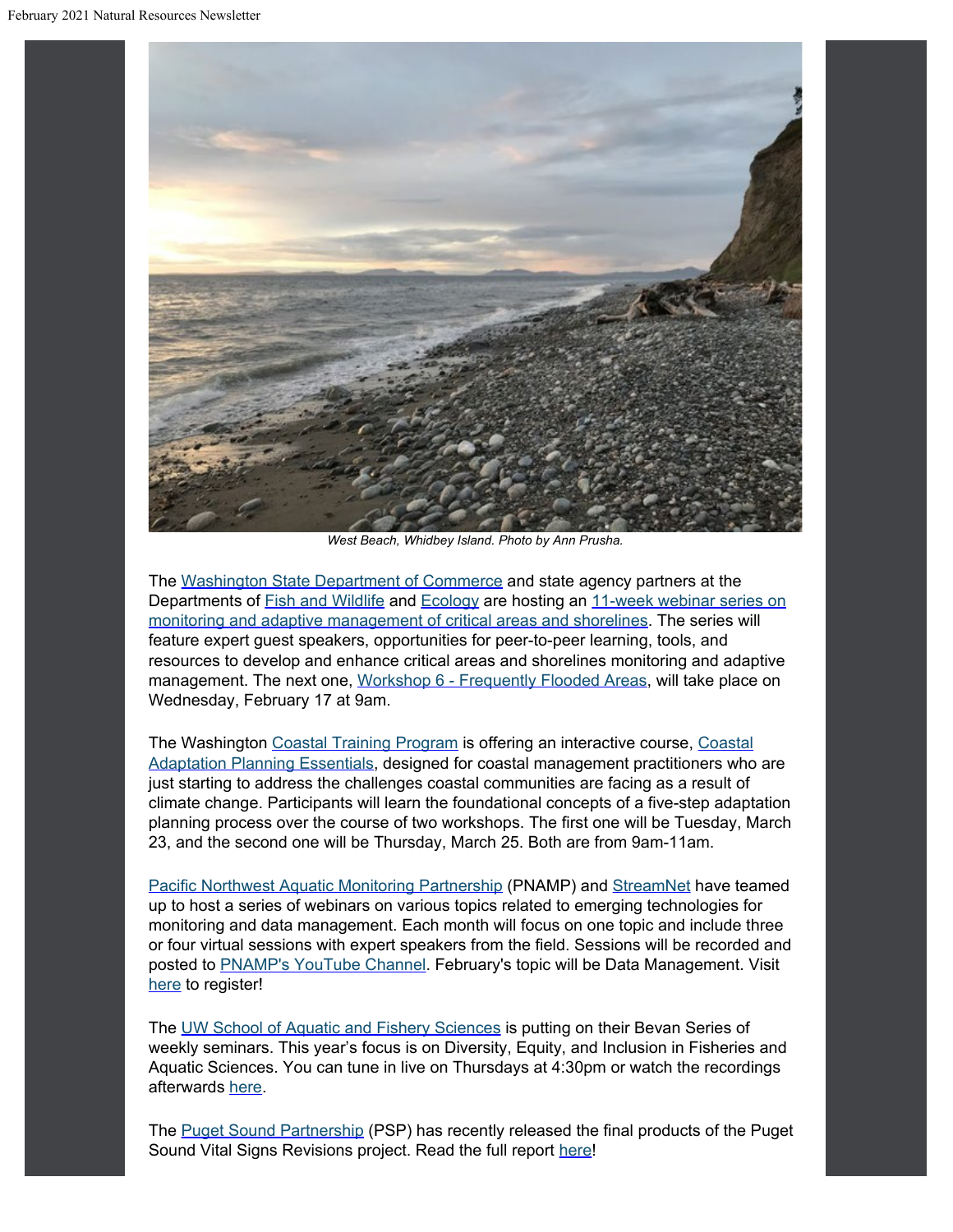[This paper](https://www.mdpi.com/2073-4441/13/3/281?utm_content=&utm_medium=email&utm_name=&utm_source=govdelivery&utm_term=) describes and provides results for the coastal vertical land movement analysis conducted as a result of the [Washington Coastal Resilience Project](https://cig.uw.edu/our-work/applied-research/wcrp/?utm_content=&utm_medium=email&utm_name=&utm_source=govdelivery&utm_term=).

Read [this article](https://www.hakaimagazine.com/features/the-oceans-mysterious-vitamin-deficiency/?utm_content=&utm_medium=email&utm_name=&utm_source=govdelivery&utm_term=) to learn about some marine ecosystems' mysterious thiamine deficiencies, and its deadly effect on juvenile salmon.



*Salmon hatching. Photo from Randall Benton/Sacramento Bee/Zuma Press/Alamy Stock Photo.*

#### **Tools**

Check out PSP's [Nearshore](https://psp.wa.gov/pspnc.php?utm_content=&utm_medium=email&utm_name=&utm_source=govdelivery&utm_term=) [Credit Program](https://psp.wa.gov/pspnc.php?utm_content=&utm_medium=email&utm_name=&utm_source=govdelivery&utm_term=), which streamlines the permitting process for building residential or commercial in- and over-water structures and protects habitat for Endangered Species Act (ESA)-listed species within the nearshore ecosystem. An article about the program can be found [here.](https://medium.com/puget-sound-partnership/puget-sound-partnership-credits-will-fund-nearshore-conservation-398c573bea50?utm_content=&utm_medium=email&utm_name=&utm_source=govdelivery&utm_term=)

[Coastal Hazards Resiliency Network](https://wacoastalnetwork.com/new-slr-case-studies/?utm_content=&utm_medium=email&utm_name=&utm_source=govdelivery&utm_term=) has recently added a number of new case studies to the [Coastal](https://waecy.maps.arcgis.com/apps/MapSeries/index.html?appid=cb81314d6fb44e0187e7980a1f0cd32b&utm_content=&utm_medium=email&utm_name=&utm_source=govdelivery&utm_term=) [Hazards Risk Reduction Project Mapper](https://waecy.maps.arcgis.com/apps/MapSeries/index.html?appid=cb81314d6fb44e0187e7980a1f0cd32b&utm_content=&utm_medium=email&utm_name=&utm_source=govdelivery&utm_term=) that focus on sea level rise considerations. For more information and to read excerpts from several of the case studies, visit [here.](https://wacoastalnetwork.com/new-slr-case-studies/?utm_content=&utm_medium=email&utm_name=&utm_source=govdelivery&utm_term=)

#### **Act!**

[Help PSP identify desired outcomes for Puget](https://www.psp.wa.gov/priority-outcomes.php?utm_content=&utm_medium=email&utm_name=&utm_source=govdelivery&utm_term=) [Sound Recovery](https://www.psp.wa.gov/priority-outcomes.php?utm_content=&utm_medium=email&utm_name=&utm_source=govdelivery&utm_term=). Desired outcomes focus on reducing adverse effects on the ecosystem and managing the human activities that create them, while maintaining healthy, vibrant, and equitable communities. By successfully achieving the desired outcomes determined in the Action Agenda, the recovery community will accelerate transformative change for Puget Sound recovery. Visit [here](https://www.psp.wa.gov/priority-outcomes.php?utm_content=&utm_medium=email&utm_name=&utm_source=govdelivery&utm_term=) to see the draft and to weigh in!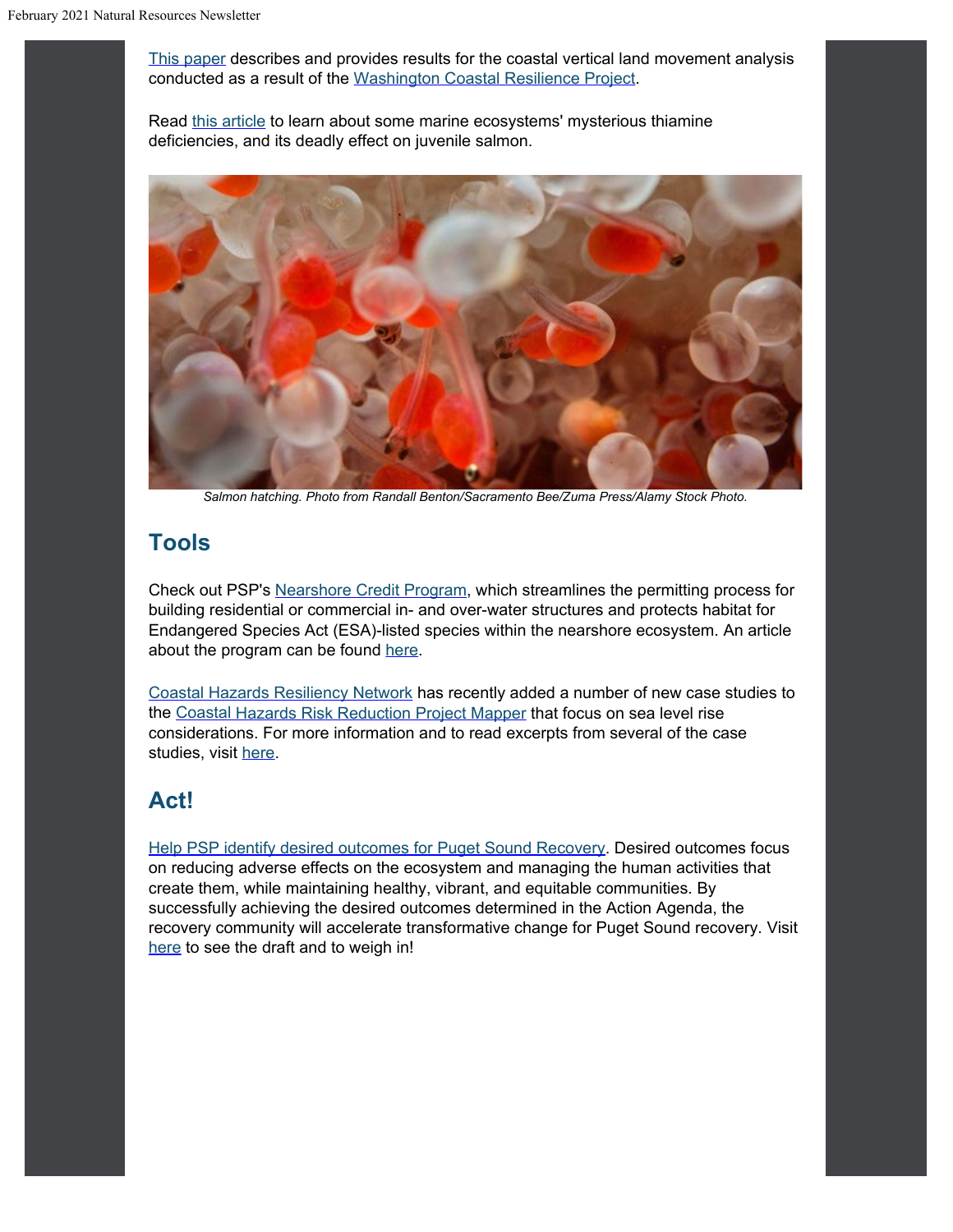

*Chinook Salmon. Photo from Shutterstock/Kevin Cass (click photo for source page).*

During the 2021 Legislative Session, **[PSP](https://psp.wa.gov/legislative_updates.php?utm_content=&utm_medium=email&utm_name=&utm_source=govdelivery&utm_term=)** is offering multiple opportunities to help you stay informed about legislative activities that affect Puget Sound protection and recovery efforts. Visit [PSP's website](https://psp.wa.gov/legislative_updates.php?utm_content=&utm_medium=email&utm_name=&utm_source=govdelivery&utm_term=) for Legislative Updates, the Legislative Calendar, and instructions for attending Legislative Information Call-In meetings with Jeff Parsons, Legislative Policy Director. The Call-In meetings take place Fridays from 11:30am to no later than 12:30pm, and will continue until May 7. You can also sign up to receive email updates [here](https://psp.wa.gov/legislative_updates.php?utm_content=&utm_medium=email&utm_name=&utm_source=govdelivery&utm_term=).

The public comment period for the [North Puget Sound Geographic Response Plan](https://fortress.wa.gov/ecy/ezshare/sppr/Preparedness/NPS-GRP/NPS_PublicReviewCoverPage.pdf?utm_content=&utm_medium=email&utm_name=&utm_source=govdelivery&utm_term=) is open until Monday, February 15. The area encompasses the marine waters between the San Juan Islands and mainland Washington (roughly), and extends from Fidalgo Island to the south to the Canadian Border.

The [Puget Sound Ecosystem Monitoring Program](https://www.psp.wa.gov/PSEMP-overview.php?utm_content=&utm_medium=email&utm_name=&utm_source=govdelivery&utm_term=) (PSEMP) Nearshore Work Group and WDFW's [Estuary and Salmon and Restoration Program](https://wdfw.wa.gov/species-habitats/habitat-recovery/nearshore/conservation/programs/esrp?utm_content=&utm_medium=email&utm_name=&utm_source=govdelivery&utm_term=) (ESRP), is hosting a Nearshore Restoration Virtual Summit. Details and registration information are coming soon! Mark your calendars; the Beaches topic will be Wednesday and Thursday, March 10-11, the Deltas topic will be Wednesday and Thursday, March 17-18, and the Embayments and Deltas topics will be Wednesday and Thursday, March 24-25.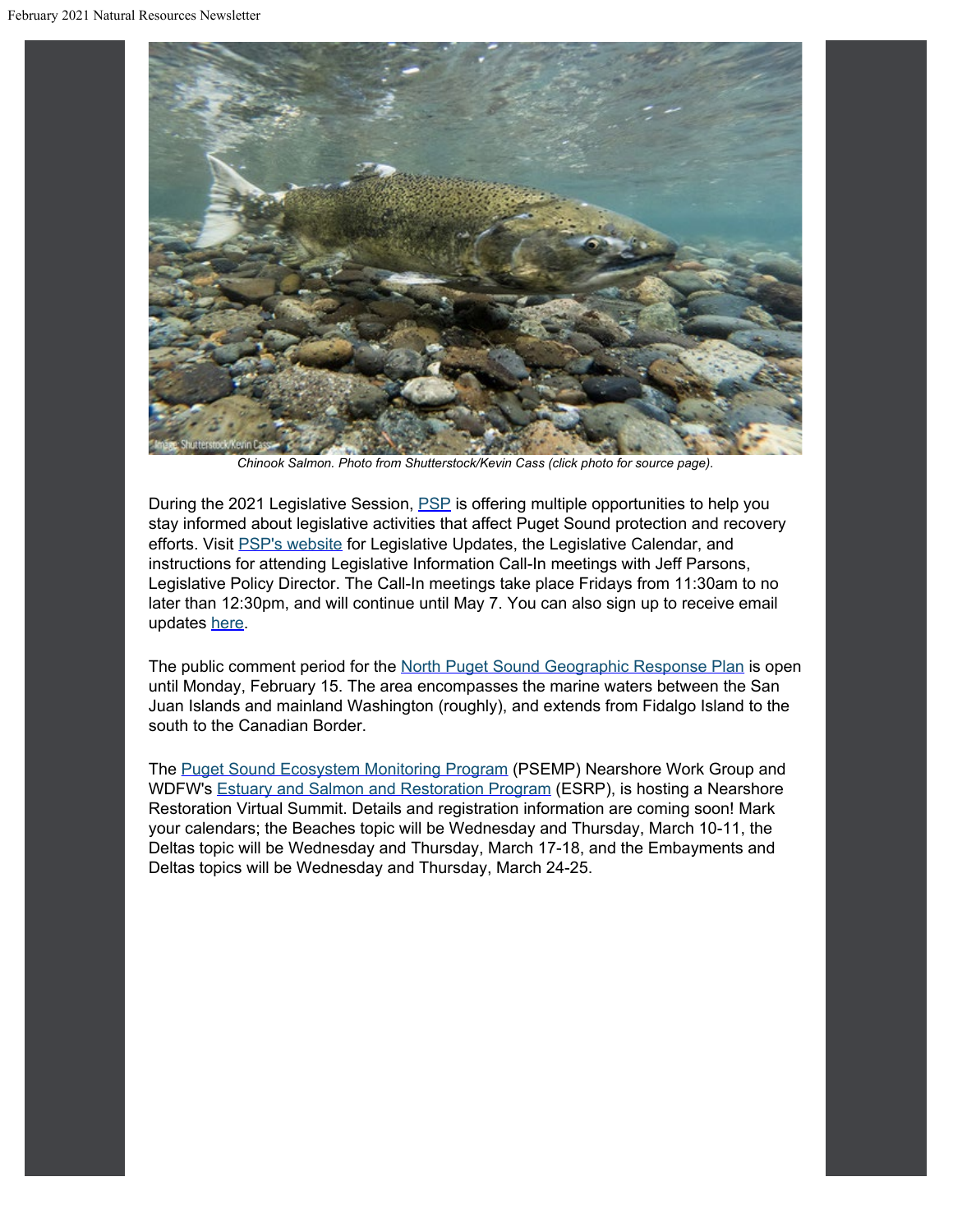February 2021 Natural Resources Newsletter



## **Event Rundown**

| Thursday, February 11     | Sierra Nevada Alliance is hosting a webinar featuring Carolyn<br>Finney, PhD - Black Faces, White Spaces: Christian Cooper,<br>John Muir, and Playing the Long Game from 12-1pm.                                                            |
|---------------------------|---------------------------------------------------------------------------------------------------------------------------------------------------------------------------------------------------------------------------------------------|
| Wednesday, February<br>17 | Critical Areas Adaptive Management Training Workshop 6 -<br>Frequently Flooded Areas will be held at 9am.                                                                                                                                   |
| Wednesday, February<br>17 | SRTCC will meet via Zoom from 1-3pm.                                                                                                                                                                                                        |
| Wednesday, February<br>24 | Critical Areas Adaptive Management Training Workshop 7 -<br>Critical Aquifer Recharge Areas (CARAs) will be held at 9am.                                                                                                                    |
| Wednesday, February<br>24 | ILIO Executive Committee will meet via Zoom from 10-11am.                                                                                                                                                                                   |
| Thursday, February 25     | Long Live the Kings is working on some exciting new projects<br>in the Nisqually River Estuary in partnership with the Nisqually<br>Indian Tribe and the Washington Department of Fish and<br>Wildlife. Learn more in this webinar, at 6pm. |
| Tuesday, March 2          | The MRC will meet via Zoom from 3-5pm                                                                                                                                                                                                       |
| Wednesday, March 3        | Critical Areas Adaptive Management Training Workshop 8 -<br>Shoreline will be held at 9am.                                                                                                                                                  |
| Thursday, March 4         | The U.S. Environmental Protection Agency is launching the<br><b>Environmental Justice (EJ) and Systemic Racism Speaker</b><br>Series by featuring The Mapping Inequality Project from 9-<br>10am.                                           |
| Tuesday, March 9          | ILIO Technical Committee will meet via Zoom from 1-3pm.                                                                                                                                                                                     |